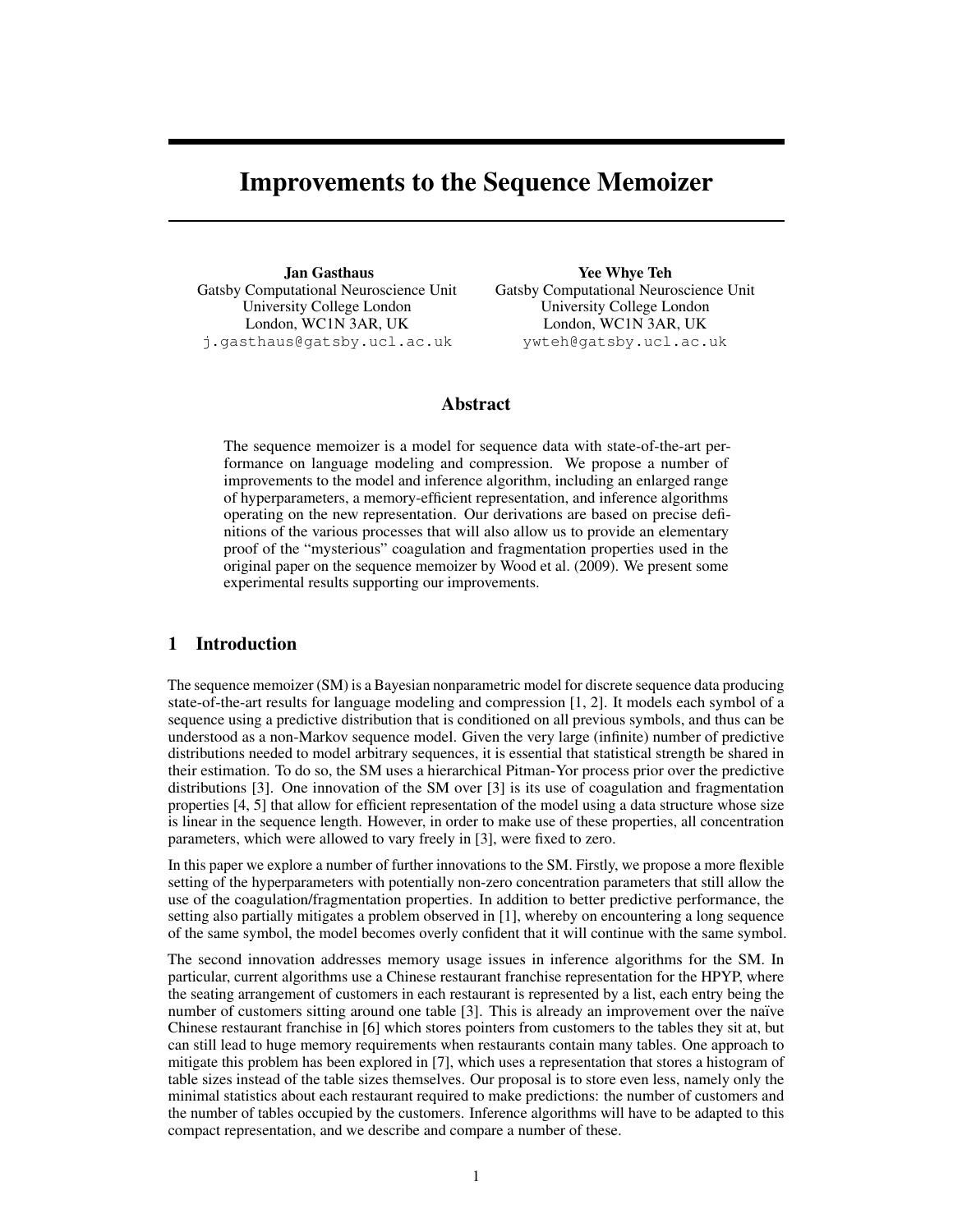In Section 2 we will give precise definitions of Pitman-Yor processes and Chinese restaurant processes. These will be used to define the SM model in Section 3, and to derive the results about the extended hyperparameter setting in Section 4 and the memory-efficient representation in Section 5. As a side benefit we will also be able to give an elementary proof of the coagulation and fragmentation properties in Section 4, which was presented as a fait accompli in [1], while the general and rigorous treatment in the original papers [4, 5] is somewhat inaccessible to a wider audience.

# 2 Pitman-Yor Processes and Chinese Restaurant Processes

A Pitman-Yor process (PYP) is a particular distribution over distributions over some probability space  $\Sigma$  [8, 9]. We denote by  $PY(\alpha, d, G_0)$  a PYP with concentration parameter  $\alpha > -d$ , discount parameter  $d \in [0, 1)$ , and base distribution  $G_0$  over  $\Sigma$ . We can describe a Pitman-Yor process using its associated Chinese restaurant process (CRP). A Chinese restaurant has customers sitting around tables which serve dishes. If there are c customers we index them with  $[c] = \{1, \ldots, c\}$ . We define a seating arrangement of the customers as a set of disjoint non-empty subsets partitioning  $[c]$ . Each subset is a table and consists of the customers sitting around it, e.g.  $\{\{1, 3\}, \{2\}\}$  means customers 1 and 3 sit at one table and customer 2 sits at another by itself. Let  $A_c$  be the set of seating arrangements of c customers, and  $\mathcal{A}_{ct}$  those with exactly t tables. The CRP describes a distribution over seating arrangements as follows: customer 1 sits at a table; for customer  $c + 1$ , if  $A \in \mathcal{A}_c$  is the current seating arrangement, then she joins a table  $a \in A$  with probability  $\frac{|a|-d}{\alpha+c}$  and starts a new table with probability  $\frac{\alpha+|A|d}{\alpha+c}$ . We denote the resulting distribution over  $\mathcal{A}_c$  as  $CRP_c(\alpha, d)$ . Multiplying the conditional probabilities together,

$$
P(A) = \frac{[\alpha + d]_d^{|A|-1}}{[\alpha + 1]_1^{c-1}} \prod_{a \in A} [1 - d]_1^{|a|-1} \quad \text{for each } A \in \mathcal{A}_c,
$$
 (1)

where  $[y]_d^n = \prod_{i=0}^{n-1} y + id$  is Kramp's symbol. Note that the denominator is the normalization constant. Fixing the number of tables to be  $t \leq c$ , the distribution, denoted as  $CRP_{ct}(d)$ , becomes:

$$
P(A) = \frac{\prod_{a \in A} [1 - d]_1^{|a| - 1}}{S_d(c, t)} \quad \text{for each } A \in \mathcal{A}_{ct},
$$
 (2)

where the normalization constant  $S_d(c, t) = \sum_{A \in \mathcal{A}_{ct}} \prod_{a \in A} [1 - d]_1^{|a|-1}$  is a generalized Stirling number of type  $(-1, -d, 0)$  [10]. These can be computed recursively [3] (see also Section 5). Note that conditioning on a fixed t the seating arrangement will not depend on  $\alpha$ , only on d.

Suppose  $G \sim PY(\alpha, d, G_0)$  and  $z_1, \ldots, z_c | G \stackrel{\text{iid}}{\sim} G$ . The CRP describes the PYP in terms of its effect on  $z_{1:c} = z_1, \ldots, z_c$ . In particular, marginalizing out G, the distribution of  $z_{1:c}$  can be described as follows: draw  $A \sim \text{CRP}_c(\alpha, d)$ , on each table serve a dish which is an iid draw from  $G_0$ , finally let variable  $z_i$  take on the value of the dish served at the table that customer i sat at. Now suppose we wish to perform inference given observation of  $z_{1,c}$ . This is equivalent to conditioning on the dishes that each customer is served. Since customers at the same table are served the same dish, the different values among the  $z_i$ 's split the restaurant into multiple sections, with customers and tables in each section being served a distinct dish. There can be more than one table in each section since multiple tables can serve the same dish (if  $G_0$  has atoms). If  $s \in \Sigma$  is a dish, let  $c_s$  be the number of  $z_i$ 's with value s (number of customers served dish s),  $t_s$  the number of tables, and  $A_s \in \mathcal{A}_{c_s t_s}$  the seating arrangement of customers around the tables serving dish s (we reindex the  $c_s$  customers to be  $[c_s]$ ). The joint distribution over seating arrangements and observations is then:<sup>1</sup>

$$
P(\{c_s, t_s, A_s\}, z_{1:c}) = \left(\prod_{s \in \Sigma} G_0(s)^{t_s}\right) \left(\frac{[\alpha + d]_d^{t-1}}{[\alpha + 1]_1^{c-1}} \prod_{s \in \Sigma} \prod_{a \in A_s} [1 - d]_1^{|a|-1}\right),\tag{3}
$$

where  $t = \sum_{s \in \Sigma} t_s$  and similarly for c. We can marginalize out  $\{A_s\}$  from (3) using (2):

$$
P(\{c_s, t_s\}, z_{1:c}) = \left(\prod_{s \in \Sigma} G_0(s)^{t_s}\right) \left(\frac{[\alpha + d]_d^{t-1}}{[\alpha + 1]_1^{c-1}} \prod_{s \in \Sigma} S_d(c_s, t_s)\right).
$$
\n(4)

Inference then amounts to computing the posterior of either  $\{t_s, A_s\}$  or only  $\{t_s\}$  given  $z_{1:c}$  ( $c_s$  are fixed) and can be achieved by Gibbs sampling or other means.

<sup>&</sup>lt;sup>1</sup>We have omitted the set subscript  $\{\cdot\}_{s\in\Sigma}$ . We will drop these subscripts when they are clear from context.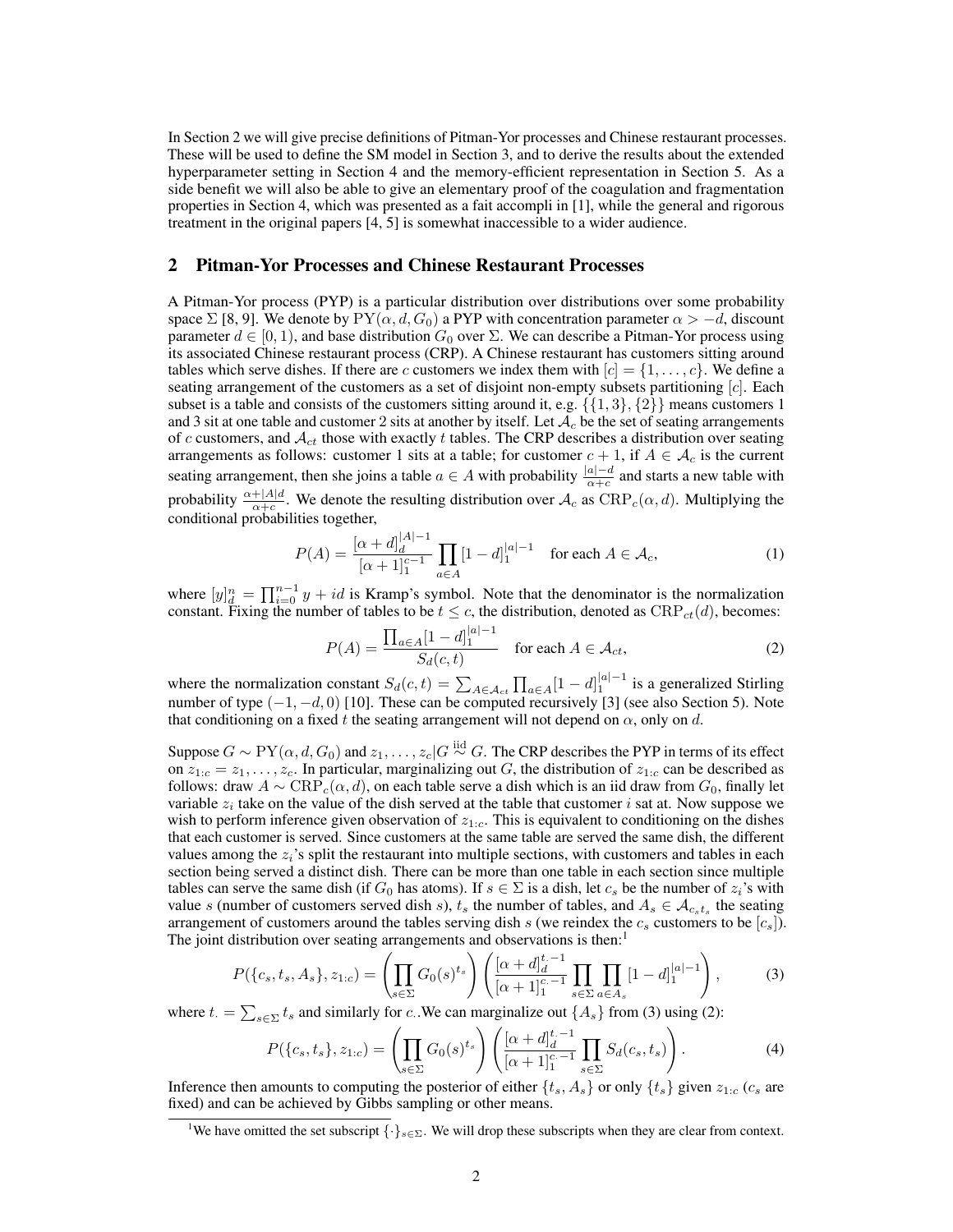## 3 The Sequence Memoizer and its Chinese Restaurant Representation

In this section we review the sequence memoizer (SM) and its representation using Chinese restaurants [3, 11, 1, 2]. Let  $\Sigma$  be the discrete set of symbols making up the sequences to be modeled, and let  $\Sigma^*$  be the set of finite sequences of symbols from  $\Sigma$ . The SM models a sequence  $x_{1:T}$  $x_1, x_2, \ldots, x_T \in \Sigma^*$  using a set of conditional distributions:

$$
P(x_{1:T}) = \prod_{i=1}^{T} P(x_i | x_{1:i-1}) = \prod_{i=1}^{T} G_{x_{1:i-1}}(x_i),
$$
\n(5)

where  $G_{\mathbf{u}}(s)$  is the conditional probability of the symbol  $s \in \Sigma$  occurring after a context  $\mathbf{u} \in \Sigma^*$  (the sequence of symbols occurring before  $s$ ). The parameters of the model consist of all the conditional distributions  ${G_{\bf u}}_{\bf u\in\Sigma^*}$ , and are given a hierarchical Pitman-Yor process (HPYP) prior:

$$
G_{\varepsilon} \sim \text{PY}(\alpha_{\varepsilon}, d_{\varepsilon}, H)
$$
  
\n
$$
G_{\mathbf{u}}|G_{\sigma(\mathbf{u})} \sim \text{PY}(\alpha_{\mathbf{u}}, d_{\mathbf{u}}, G_{\sigma(\mathbf{u})})
$$
 for  $\mathbf{u} \in \Sigma^* \setminus \{\varepsilon\},$  (6)

where  $\varepsilon$  is the empty sequence,  $\sigma(\mathbf{u})$  is the sequence obtained by dropping the first symbol in **u**, and H is the overall base distribution over  $\Sigma$  (we take H to be uniform over a finite  $\Sigma$ ). Note that we have generalized the model to allow each  $G_u$  to have its own concentration and discount parameters, whereas [1, 2] worked with  $\alpha_{\bf u} = 0$  and  $d_{\bf u} = d_{|\bf u|}$  (i.e. context length-dependent discounts).

As in previous works, the hierarchy over  ${G_{\bf u}}$  is represented using a Chinese restaurant franchise [6]. Each  $G_{\bf u}$  has a corresponding restaurant indexed by  ${\bf u}$ . Customers in the restaurant are draws from  $G_{\bf u}$ , tables are draws from its base distribution  $G_{\sigma({\bf u})}$ , and dishes are the drawn values from  $\Sigma$ . For each  $s \in \Sigma$  and  $u \in \Sigma^*$ , let  $c_{us}$  and  $t_{us}$  be the numbers of customers and tables in restaurant u served dish s, and let  $A_{us} \in A_{c_{us}t_{us}}$  be their seating arrangement. Each observation of  $x_i$  in context  $x_{1:i-1}$  corresponds to a customer in restaurant  $x_{1:i-1}$  who is served dish  $x_i$ , and each table in each restaurant **u**, being a draw from the base distribution  $G_{\sigma(\mathbf{u})}$ , corresponds to a customer in the parent restaurant  $\sigma(\mathbf{u})$ . Thus, the numbers of customers and tables have to satisfy the constraints

$$
c_{\mathbf{u}s} = c_{\mathbf{u}s}^x + \sum_{\mathbf{v}:\sigma(\mathbf{v})=\mathbf{u}} t_{\mathbf{v}s},\tag{7}
$$

where  $c_{\mathbf{u}s}^x = 1$  if  $s = x_i$  and  $\mathbf{u} = x_{1:i-1}$  for some i, and 0 otherwise.

The goal of inference is to compute the posterior over the states  ${c_{us}, t_{us}, A_{us}}_{s \in \Sigma, u \in \Sigma^*}$  of the restaurants (and possibly the concentration and discount parameters). The joint distribution can be obtained by multiplying the probabilities of all seating arrangements (3) in all restaurants:

$$
P(\lbrace c_{\mathbf{u}s}, t_{\mathbf{u}s}, A_{\mathbf{u}s} \rbrace, x_{1:T}) = \left( \prod_{s \in \Sigma} H(s)^{t_{\varepsilon s}} \right) \prod_{\mathbf{u} \in \Sigma^*} \left( \frac{[\alpha_{\mathbf{u}} + d_{\mathbf{u}}]_{d_{\mathbf{u}}}^{t_{\mathbf{u}} - 1}}{[\alpha_{\mathbf{u}} + 1]_1^{c_{\mathbf{u}} - 1}} \prod_{s \in \Sigma} \prod_{a \in A_{\mathbf{u}s}} [1 - d_{\mathbf{u}}]_1^{|a| - 1} \right).
$$
\n(8)

The first parentheses contain the probability of draws from the overall base distribution  $H$ , and the second parentheses contain the probability of the seating arrangement in restaurant u. Given a state of the restaurants drawn from the posterior, the predictive probability of symbol  $s$  in context  $\bf{v}$  can then be computed recursively (with  $P_{\sigma(\varepsilon)}^*(s)$  defined to be  $H(s)$ ):

$$
P_{\mathbf{v}}^*(s) = \frac{c_{\mathbf{v}s} - t_{\mathbf{v}s}d}{\alpha_{\mathbf{v}} + c_{\mathbf{v}}} + \frac{\alpha_{\mathbf{v}} + t_{\mathbf{v}}d}{\alpha_{\mathbf{v}} + c_{\mathbf{v}}}\n P_{\sigma(\mathbf{v})}^*(s).
$$
\n(9)

### 4 Non-zero Concentration Parameters

In [1] the authors proposed setting all the concentration parameters to zero. Though limiting the flexibility of the model, this allowed them to take advantage of coagulation and fragmentation properties of PYPs  $[4, 5]$  to marginalize out all but a linear number (in T) of restaurants from the hierarchy. We propose the following enlarged family of hyperparameter settings: let  $\alpha_{\epsilon} = \alpha > 0$ be free to vary at the root of the hierarchy, and set each  $\alpha_{\bf u} = \alpha_{\sigma({\bf u})} d_{\bf u}$  for each  ${\bf u} \in \Sigma^* \setminus {\{\varepsilon\}}$ . The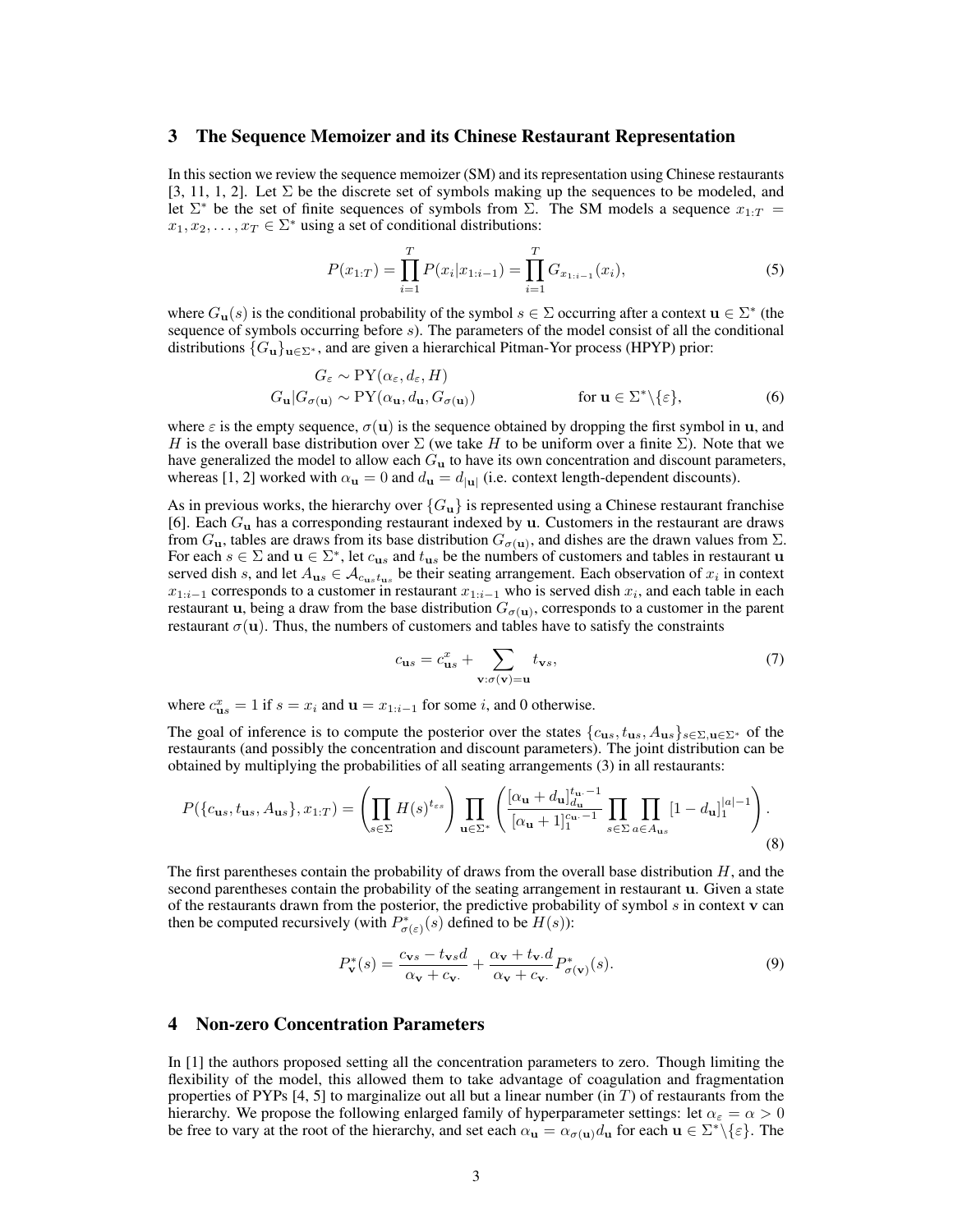



Figure 1: Illustration of the relationship between the restaurants  $A_1$ ,  $A_2$ , C and  $F_a$ .

discounts can vary freely. In addition to more flexible modeling, this also partially mitigates the overconfidence problem [2]. To see why, notice from (9) that the predictive probability is a weighted average of predictive probabilities given contexts of various lengths. Since  $\alpha_{\bf v} > 0$ , the model gives higher weights to the predictive probabilities of shorter contexts (compared to  $\alpha_{\bf v} = 0$ ). These typically give less extreme values since they include influences not just from the sequence of identical symbols, but also from other observations of other symbols in other contexts.

Our hyperparameter settings also retain the coagulation and fragmentation properties which allow us to marginalize out many PYPs in the hierarchy for efficient inference. We will provide an elementary proof of these results in terms of CRPs in the following. First we describe the coagulation and fragmentation operations. Let  $c \ge 1$  and suppose  $A_2 \in \mathcal{A}_c$  and  $A_1 \in \mathcal{A}_{|A_2|}$  are two seating arrangements where the number of customers in  $A_1$  is the same as that of tables in  $A_2$ . Each customer in  $A_1$  can be put in one-to-one correspondence to a table in  $A_2$  and sits at a table in  $A_1$ . Now consider re-representing  $A_1$  and  $A_2$ . Let  $C \in \mathcal{A}_c$  be the seating arrangement obtained by coagulating (merging) tables of  $A_2$  corresponding to customers in  $A_1$  sitting at the same table. Further, split  $A_2$ into sections, one for each table  $a \in C$ , where each section  $F_a \in A_{|a|}$  contains the  $|a|$  customers and tables merged to make up a. The converse of coagulating tables of  $A_2$  into C is of course to fragment each table  $a \in C$  into the smaller tables in  $F_a$ . Note that there is a one-to-one correspondence between tables in C and in  $A_1$ , and the number of customers in each table of  $A_1$  is that of tables in the corresponding  $F_a$ . Thus  $A_1$  and  $A_2$  can be reconstructed from C and  $\{F_a\}_{a \in C}$ .

**Theorem 1** ([4, 5]). Suppose  $A_2 \in \mathcal{A}_c$ ,  $A_1 \in \mathcal{A}_{|A_2|}$ ,  $C \in \mathcal{A}_c$  and  $F_a \in \mathcal{A}_{|a|}$  for each  $a \in C$  are *related as above. Then the following describe equivalent distributions: (I)*  $A_2$  ∼ CRP<sub>c</sub>(αd<sub>2</sub>, d<sub>2</sub>) and  $A_1|A_2$  ∼ CRP<sub>[A<sub>2</sub>](α, d<sub>1</sub>).</sub>  $(H)$  C ∼ CRP<sub>c</sub>( $\alpha d_2$ , $d_1 d_2$ ) and  $F_a$ |C ∼ CRP<sub>|a|</sub>( $-d_1 d_2$ , $d_2$ ) *for each*  $a \in C$ *.* 

*Proof.* We simply show that the joint distributions are the same. Starting with (I) and using (1),

$$
P(A_1, A_2) = \left( \frac{[\alpha + d_1]_{d_1}^{|A_1| - 1}}{[\alpha + 1]_1^{|A_2| - 1}} \prod_{a \in A_1} [1 - d_1]_1^{|a| - 1} \right) \left( \frac{[\alpha d_2 + d_2]_{d_2}^{|A_2| - 1}}{[\alpha d_2 + 1]_1^{c - 1}} \prod_{b \in A_2} [1 - d_2]_1^{|b| - 1} \right)
$$
  
= 
$$
\frac{[\alpha d_2 + d_1 d_2]_{d_1 d_2}^{|A_1| - 1}}{[\alpha d_2 + 1]_1^{c - 1}} \left( \prod_{a \in A_1} [d_2 - d_1 d_2]_{d_2}^{|a| - 1} \right) \left( \prod_{b \in A_2} [1 - d_2]_1^{|b| - 1} \right).
$$

We used the identity  $\left[\beta\delta + \delta\right]_{\delta}^{n-1} = \delta^{n-1}\left[\beta+1\right]_{1}^{n-1}$  for all  $\beta, \delta, n$ . Re-grouping the products and expressing the same quantities in terms of C and  $\{F_a\}$ ,

$$
=\frac{[\alpha d_2+d_1 d_2]_{d_1 d_2}^{|C|-1}}{[\alpha d_2+1]_1^{c-1}}\prod_{a\in C}\left([d_2-d_1 d_2]_{d_2}^{|F_a|-1}\prod_{b\in F_a}[1-d_2]_1^{|b|-1}\right)=P(C,\{F_a\}_{a\in C}).
$$

We see that conditioning on C each  $F_a \sim \text{CRP}_{|a|}(-d_1d_2, d_2)$ . Marginalizing  $\{F_a\}$  out using (1),

$$
P(C) = \frac{[\alpha d_2 + d_1 d_2]_{d_1 d_2}^{|C|-1}}{[\alpha d_2 + 1]_1^{c-1}} \prod_{a \in C} [1 - d_1 d_2]_1^{|a|-1}.
$$

So  $C \sim \text{CRP}_c(\alpha d_2, d_1 d_2)$  and  $(I) \Rightarrow (II)$ . Reversing the same argument shows that  $(II) \Rightarrow (I)$ .  $\Box$ 

Statement *(I)* of the theorem is exactly the Chinese restaurant franchise of the hierarchical model  $G_1|G_0 \sim \text{PY}(\alpha, d_1, G_0), G_2|G_1 \sim \text{PY}(\alpha d_2, d_2, G_1)$  with c iid draws from  $G_2$ . The theorem shows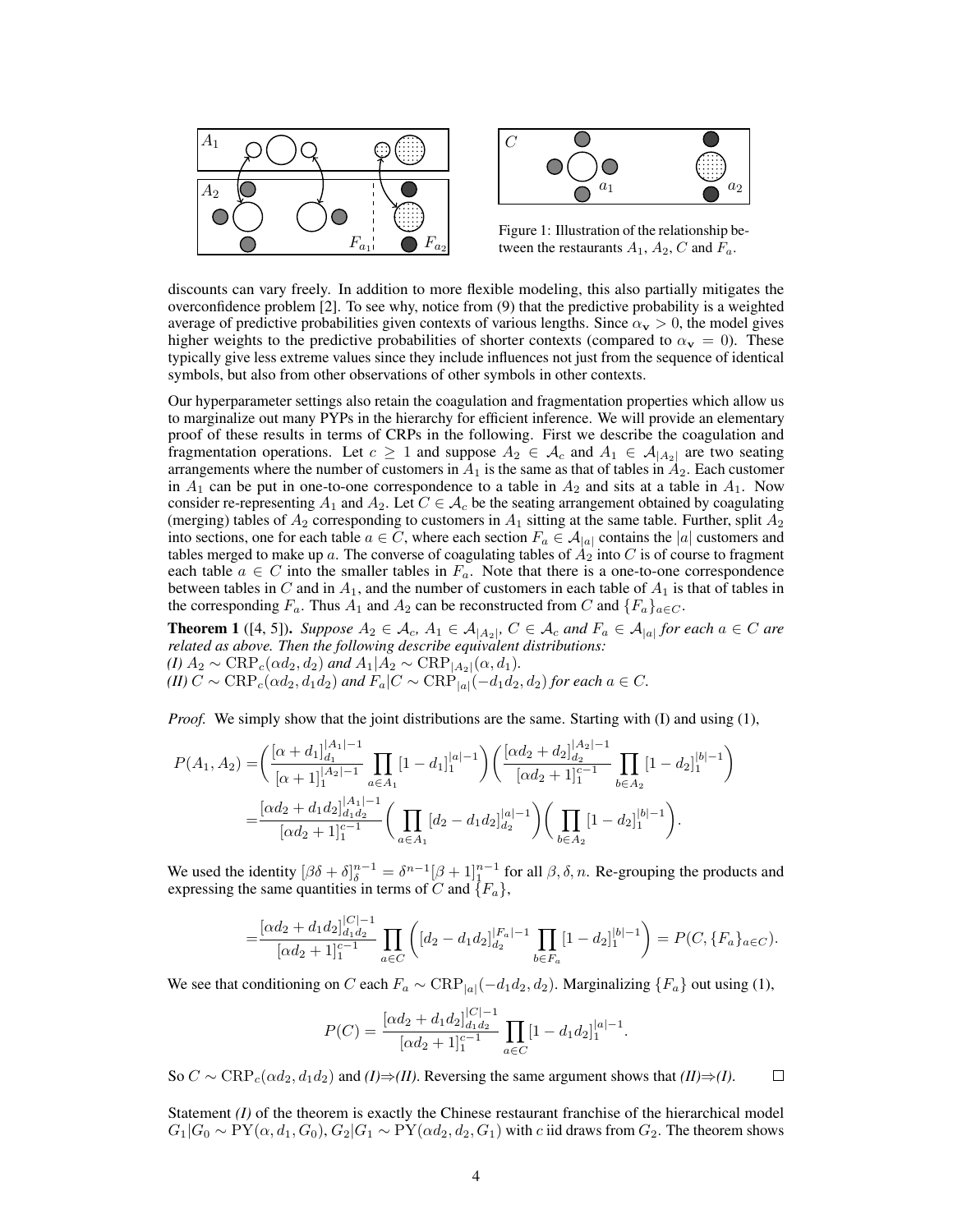that the clustering structure of the  $c$  customers in the franchise is equivalent to the seating arrangement in a CRP with parameters  $\alpha d_2, d_1 d_2$ , i.e.  $G_2|G_0 \sim PY(\alpha d_2, d_1 d_2, G_0)$  with  $G_1$  marginalized out. Conversely, the fragmentation operation *(II)* regains Chinese restaurant representations for both  $G_2|G_1$  and  $G_1|G_0$  from one for  $G_2|G_0$ .

This result can be applied to marginalize out all but a linear number of PYPs from (6) [1]. The resulting model is still a HPYP of the same form as (6), except that it only need be defined over the prefixes of  $x_{1:T}$  as well as some subset of their ancestors. In the rest of this paper we will refer to (6) and its Chinese restaurant franchise representation (8) with the understanding that we are operating in this reduced hierarchy. Let U denote the reduced set of contexts, and redefine  $\sigma(\mathbf{u})$  to be the parent of  $u$  in  $U$ . The concentration and discount parameters need to be modified accordingly.

## 5 Compact Representation

Current inference algorithms for the SM and hierarchical Pitman-Yor processes operate in the Chinese restaurant franchise representation, and use either Gibbs sampling [3, 11, 1] or particle filtering [2]. To lower memory requirements, instead of storing the precise seating arrangement of each restaurant, the algorithms only store the numbers of customers, numbers of tables and sizes of all tables in the franchise. This is sufficient for sampling and for prediction. However, for large data sets the amount of memory required to store the sizes of the tables can still be very large. We propose algorithms that only store the numbers of customers and tables but not the table sizes. This compact representation needs to store only two integers ( $c_{us}$ ,  $t_{us}$ ) per context/symbol pair, as opposed to  $t_{us}$  integers.<sup>2</sup> These counts are already sufficient for prediction, as (9) does not depend on the table sizes. We will also consider a number of sampling algorithms in this representation.

Our starting point is the joint distribution over the Chinese restaurant franchise (8). Integrating out the seating arrangements  $\{A_{us}\}\$ using (2) gives the joint distribution over  $\{c_{us}, t_{us}\}$ :

$$
P(\lbrace c_{\mathbf{u}s}, t_{\mathbf{u}s}\rbrace, x_{1:T}) = \left(\prod_{s \in \Sigma} H(s)^{t_{\varepsilon s}}\right) \prod_{\mathbf{u} \in \mathcal{U}} \left(\frac{[\alpha_{\mathbf{u}} + d_{\mathbf{u}}]_{d_{\mathbf{u}}}^{t_{\mathbf{u}} - 1}}{[\alpha_{\mathbf{u}} + 1]_{1}^{c_{\mathbf{u}} - 1}} \prod_{s \in \Sigma} S_{d_{\mathbf{u}}}(c_{\mathbf{u}s}, t_{\mathbf{u}s})\right).
$$
 (10)

Note that each  $c_{us}$  is in fact determined by (7) so in fact the only unobserved variables in (10) are  ${t_{us}}$ . With this joint distribution we can now derive various sampling algorithms.

#### 5.1 Sampling Algorithms

**Direct Gibbs Sampling of**  $\{c_{us}, t_{us}\}$ . It is straightforward derive a Gibbs sampler from (10). Since each  $c_{us}$  is determined by  $c_{us}^x$  and the  $t_{vs}$  at child restaurants v, it is sufficient to update each  $t_{us}$ , which for  $t_{us}$  in the range  $\{1, \ldots, c_{us}\}$  has conditional distribution

$$
P(t_{us}|\text{rest}) \propto \frac{[\alpha_{\mathbf{u}} + d_{\mathbf{u}}]_{d_{\mathbf{u}}}^{t_{\mathbf{u}} - 1}}{[\alpha_{\sigma(\mathbf{u})} + 1]_{1}^{c_{\sigma(\mathbf{u})} - 1}} S_{d_{\mathbf{u}}}(c_{us}, t_{us}) S_{d_{\sigma(\mathbf{u})}}(c_{\sigma(\mathbf{u})s}, t_{\sigma(\mathbf{u})s}),
$$
(11)

where  $t_{\bf{u}}$ ,  $c_{\sigma(\bf{u})}$  and  $c_{\sigma(\bf{u})s}$  all depend on  $t_{\bf{u}s}$  through the constraints (7). One problem with this sampler is that we need to compute  $S_{d_u}(c, t)$  for all  $1 \leq c, t \leq c_{us}$ . If  $d_u$  is fixed these can be precomputed and stored, but the resulting memory requirement is again large since each restaurant typically has its own  $d_{\bf u}$  value. If  $d_{\bf u}$  is updated in the sampling, then these will need to be computed each time as well, costing  $O(c_{us}^2)$  per iteration. Further,  $S_d(c, t)$  typically has very high dynamic range, so care has to be taken to avoid numerical under-/overflow (e.g. by performing the computations in the log domain, involving many expensive log and exp computations).

Re-instantiating Seating Arrangements. Another strategy is to re-instantiate the seating arrangement by sampling  $A_{us} \sim \text{CRP}_{c_{us}t_{us}}(d_{u})$  from its conditional distribution given  $c_{us}$ ,  $t_{us}$  (see Section 5.2 below), then performing the original Gibbs sampling of seating arrangements [3, 11]. This produces a new number of tables  $t_{us}$  and the seating arrangement can be discarded. Note however that when  $t_{us}$  changes this sampler will introduce changes to ancestor restaurants (by adding

<sup>&</sup>lt;sup>2</sup>In both representations one may also want to store the total number of customers and tables in each restaurant for efficiency. In practice, where there is additional overhead due to the data structures involved, storage space for the full representation can be reduced by treating context/symbol pairs with only one customer separately.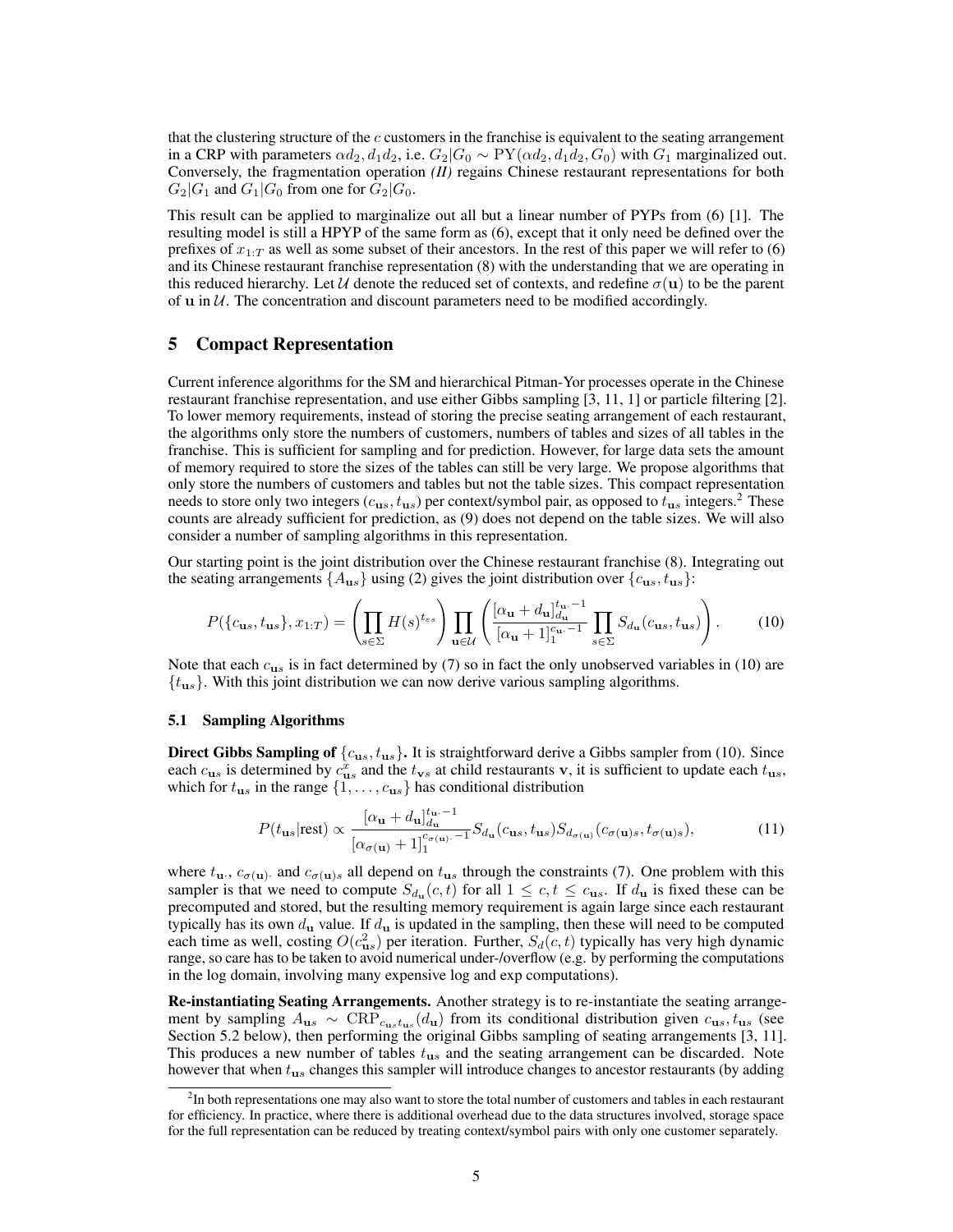or removing customers), so these will need to have their seating arrangements instantiated as well. To implement this sampler efficiently, we visit restaurants in depth-first order, keeping in memory only the seating arrangements of all restaurants on the path to the current one. The computational cost is  $O(c_{us}t_{us})$ , but with a potentially smaller hidden constant (no log/exp computations are required).

**Original Gibbs Sampling of**  $\{c_{us}, t_{us}\}\$ . A third strategy is to "imagine" having a seating arrangement and running the original Gibbs sampler, incrementing  $t_{\text{us}}$  if a table would have been created, and decrementing  $t_{us}$  if a table would have been deleted. Recall that the original Gibbs sampler operates by iterating over customers, treating each as the last customer in the restaurant, removing it, then adding it back into the restaurant. When removing, if the customer were sitting by himself, a table would need to be deleted too, so the probability of decrementing  $t_{us}$  is the probability of a customer sitting by himself. From (2), this can be worked out to be

$$
P(\text{decrement } t_{us}) = \frac{S_{d_u}(c_{us} - 1, t_{us} - 1)}{S_{d_u}(c_{us}, t_{us})}.
$$
\n(12)

The numerator is due to a sum over all seating arrangements where the other  $c_{us} - 1$  customers sit at the other  $t_{us}$  − 1 tables. When adding back the customer, the probability of incrementing the number of tables is the probability that the customer sits at a new table of the same dish  $s$ :

$$
P(\text{increment } t_{us}) = \frac{(\alpha_{\mathbf{u}} + d_{\mathbf{u}} t_{\mathbf{u}}) P_{\sigma(\mathbf{u})}^{*}(s)}{(\alpha_{\mathbf{u}} + d_{\mathbf{u}} t_{\mathbf{u}}) P_{\sigma(\mathbf{u})}^{*}(s) + c_{us} - t_{us} d_{\mathbf{u}}},\tag{13}
$$

where  $P_{\sigma(u)}^*(s)$  is the predictive (9) with the current value of  $t_{us}$ , and  $c_{us}$ ,  $t_{us}$  are values with the customer removed. This sampler also requires computation of  $S_{d_u}(c, t)$ , but only for  $1 \le t \le t_{us}$ which can be significantly smaller than  $c_{us}$ . Computation cost is  $O(c_{us}t_{us})$  (but again with a larger constant due to computing the Stirling numbers in a stable way). We did not find a sampling method taking less time than  $O(c_{us}t_{us})$ .

**Particle Filtering.** (13) gives the probability of incrementing  $t_{us}$  (and adding a customer to the parent restaurant) when a customer is added into a restaurant. This can be used as the basis for a particle filter, which iterates through the sequence  $x_{1:T}$ , adding a customer corresponding to  $s = x_i$ in context  $\mathbf{u} = x_{1:i-1}$  at each step. Since no customer deletion is required, the cost is very small: just  $O(c_{us})$  for the  $c_{us}$  customers per s and u (plus the cost of traversing the hierarchy to the current restaurant, which is always necessary). Particle filtering works very well in online settings, e.g. compression [2], and as initialization for Gibbs sampling.

### 5.2 Re-instantiating  $A_{\text{us}}$  given  $c_{\text{us}}$ ,  $t_{\text{us}}$

To simplify notation, here we will let  $d = d_{\mathbf{u}}, c = c_{\mathbf{u}s}$ ,  $t = t_{\mathbf{u}s}$  and  $A = A_{\mathbf{u}s} \in \mathcal{A}_{ct}$ . We will use the forward-backward algorithm in an undirected chain to sample A from  $CRP_{ct}(d)$  given in (2). First we re-express A using two sets of variables  $z_1, \ldots, z_c$  and  $y_1, \ldots, y_c$ . Label a table  $a \in A$  using the index of the first customer at the table, i.e. the smallest element of a. Let  $z_i$  be the number of tables occupied by the first i customers, and  $y_i$  the label of the table that customer i sits at. The variables satisfy the following constraints:  $z_1 = 1$ ,  $z_c = t$ , and  $z_i = z_{i-1}$  in which case  $y_i \in [i-1]$ or  $z_i = z_{i-1} + 1$  in which case  $y_i = i$ . This gives a one-to-one correspondence between seating arrangements in  $A<sub>ct</sub>$  and settings of the variables satisfying the above constraints. Consider the following distribution over the variables satisfying the constraints:  $z_1, \ldots, z_c$  is distributed according to a Markov network with  $z_1 = 1$ ,  $z_c = t$ , and edge potentials:

$$
f(z_i, z_{i-1}) = \begin{cases} i - 1 - z_i d & \text{if } z_i = z_{i-1}, \\ 1 & \text{if } z_i = z_{i-1} + 1, \\ 0 & \text{otherwise.} \end{cases}
$$
(14)

It is easy to see that the normalization constant is simply  $S_d(c, t)$  and

$$
P(z_{1:c}) = \frac{\prod_{i:z_i = z_{i-1}} (i-1-z_i d)}{S_d(c,t)}.
$$
\n(15)

Given  $z_{1:c}$ , we give each  $y_i$  the following distribution conditioned on  $y_{1:i-1}$ :

$$
P(y_i|z_{1:c}, y_{1:i-1}) = \begin{cases} 1 & \text{if } y_i = i \text{ and } z_i = z_{i-1} + 1, \\ \frac{\sum_{j=1}^{i-1} \mathbf{1}(y_j = y_i) - d}{i-1 - z_i d} & \text{if } z_i = z_{i-1} \text{ and } y_i \in [i-1]. \end{cases}
$$
(16)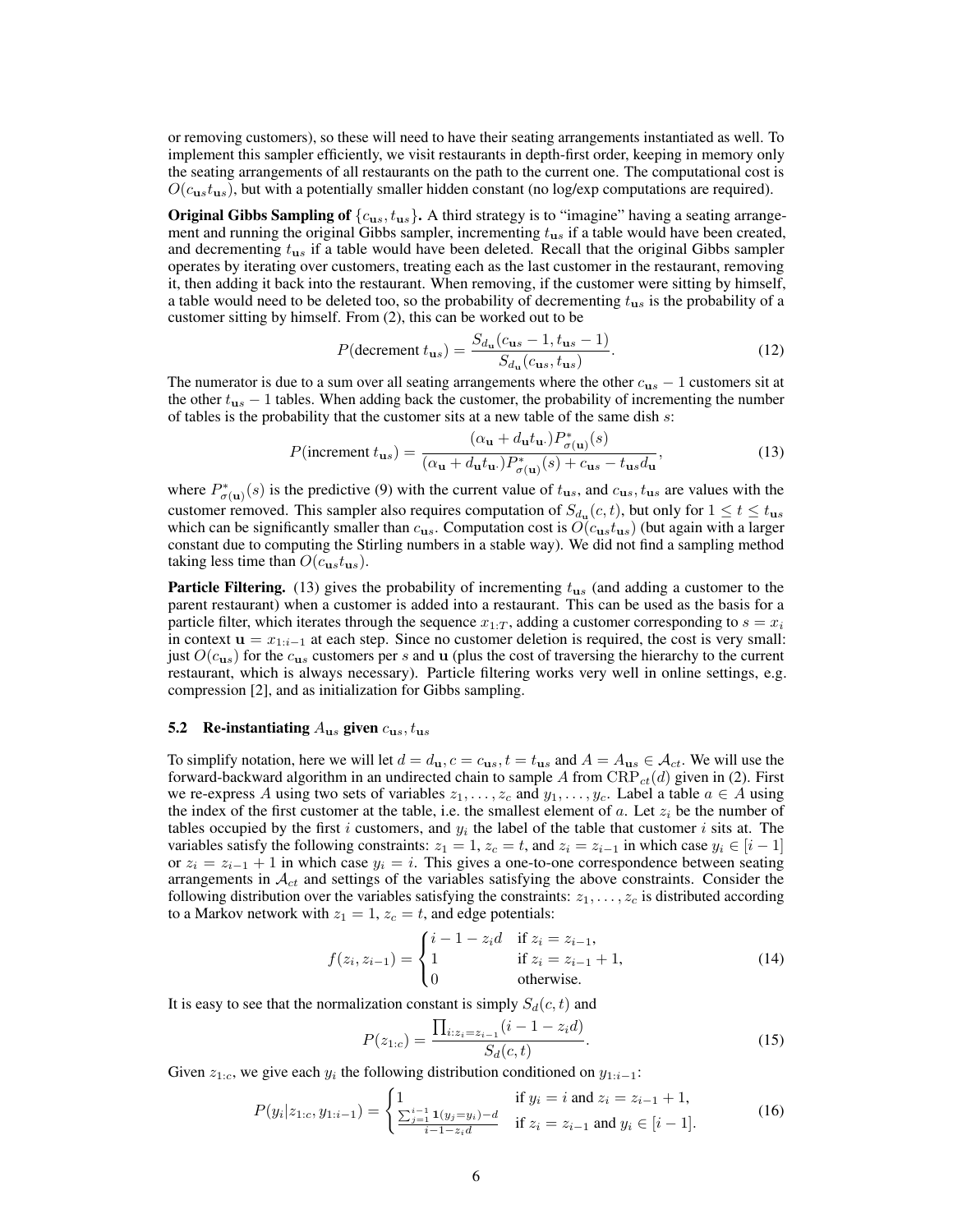

Figure 2: (a), (b) Number of context/symbol pairs and total number of tables (counted after particle filter initialization and 10 sampling iterations using the compact original sampler) as a function input size. Subfigure (a) shows the counts obtained from a byte-level model of the news file in the Calgary corpus, whereas (b) shows the counts for word-level model of the Brown corpus (training set). The space required for the compact representation is proportional to the number of context/symbol pairs, whereas for the full representation it is proportional to the number of tables. Note also that sampling tends to increase the number of tables over the particle filter initialization. (c) Time per iteration (seconds) as a function of input size for the original Gibbs sampler in the compact representation and the re-instantiating sampler (on the Brown corpus).

Multiplying all the probabilities together, we see that  $P(z_{1:c}, y_{1:c})$  is exactly equal to  $P(A)$  in (2). Thus we can sample A by first sampling  $z_{1,c}$  from (15), then each  $y_i$  conditioned on previous ones using (16), and converting this representation into A. We use a backward-filtering-forward-sampling algorithm to sample  $z_{1,c}$ , as this avoids numerical underflow problems that can arise when using forward-filtering. Backward-filtering avoids these problems by incorporating the constraint that  $z_c$ has to equal  $t$  into the messages from the beginning.

Fragmenting a Restaurant. In particle filtering and in prediction, we often need to re-instantiate a restaurant which was previously marginalized out. We can do so by sampling  $A_{us}$  given  $c_{us}$ ,  $t_{us}$  for each s, then fragmenting each  $A_{us}$  using Theorem 1, counting the resulting numbers of customers and tables, then forgetting the seating arrangements.

# 6 Experiments

In order to evaluate the proposed improvements in terms of reduced memory requirements and to compare the performance of the different sampling schemes we performed three sets of experiments.<sup>3</sup> In the first experiment we evaluated the potential space saving due to the compact representation. Figure 2 shows the number of context/symbol pairs and the total number of tables as a function of data set size. While the difference does not seem dramatic, there is still a significant amount of memory that can be saved by using the compact representation, as there is no additional overhead and memory fragmentation due to variable-size arrays. The comparison between the byte-level model and the word-level model in Figure 2 also demonstrates that the compact representation saves more space when  $|\Sigma|$  is small (which leads to context/symbol pairs having larger  $c_{us}$ 's and  $t_{us}$ 's). Finally, Figure 2 illustrates another interesting effect: the number of tables is generally larger after a few iterations of Gibbs sampling have been performed after the initialization using a single-particle particle filter [2].

The second experiment compares the computational cost of the compact original sampler and the sampler that re-instantiates full seating arrangements. The main computational cost of the original sampler is computing the ratio (12), while sampling the seating arrangements is the main computational cost of the re-instantiating sampler. Figure 2(c) shows the time needed for one iteration of Gibbs sampling as a function of data set size. The re-instantiating sampler is found to be much more efficient, as it avoids the overhead involved in computing the Stirling numbers in a stable manner (e.g. log/exp computations). For the original sampler, time can be traded off with space

 $3$ All experiments were performed on two data sets: the news file from the Calgary corpus (modeled as a sequence of 377,109 bytes;  $|\Sigma| = 256$ , and the Brown corpus (preprocessed as in [12]), modeled as a sequence of words (800,000 words training set; 181,041 words test set;  $|\Sigma| = 16383$ ). Following [1], the discount parameters were fixed to .62, .69, .74, .80 for the first 4 levels and .95 for all subsequent levels of the hierarchy.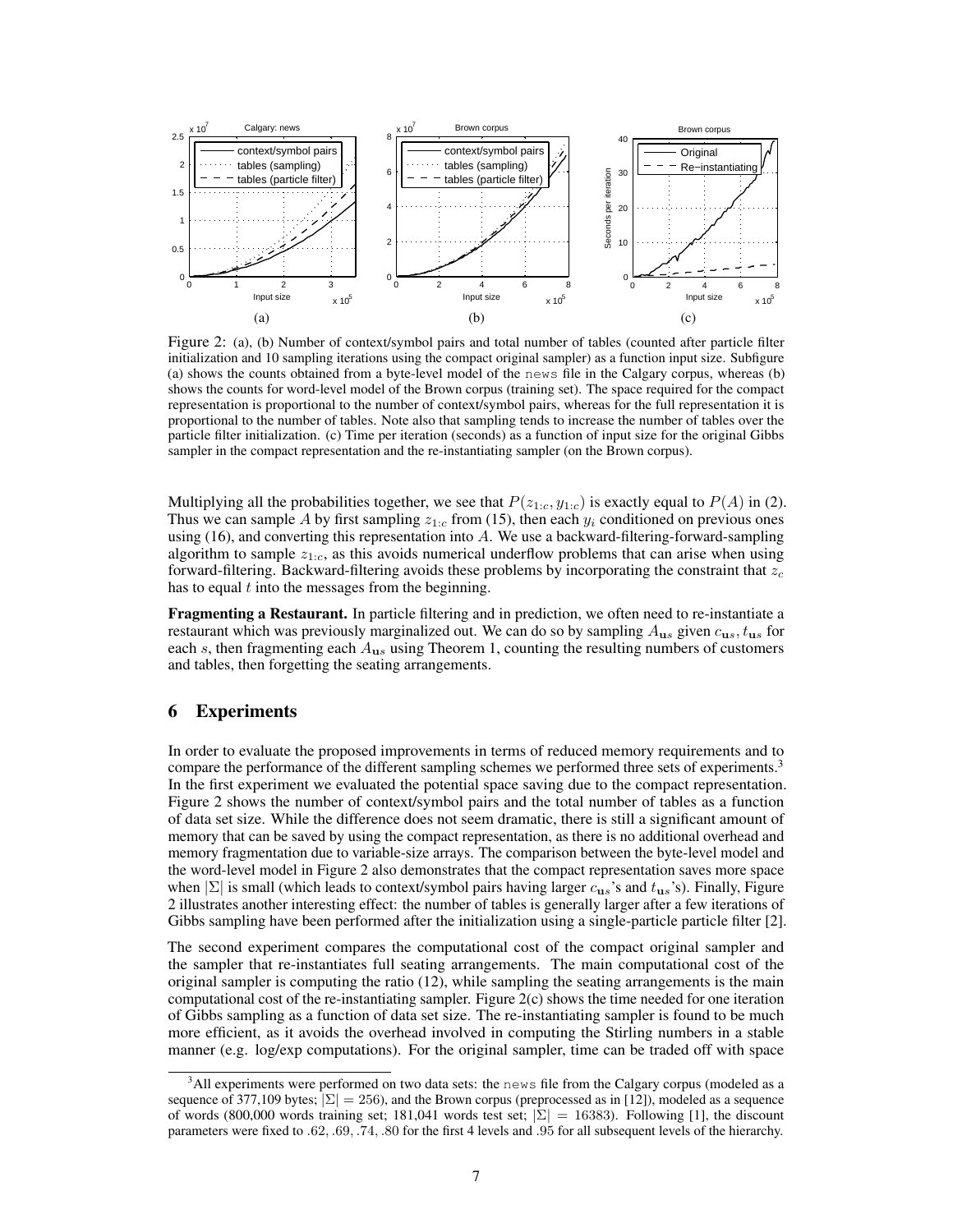| $\alpha$ | Particle Filter only |        | Gibbs (1 sample) |        | Gibbs (50 samples averaged) |        | Online |       |
|----------|----------------------|--------|------------------|--------|-----------------------------|--------|--------|-------|
|          | Fragment             | Parent | Fragment         | Parent | Fragment                    | Parent | PF     | Gibbs |
| $\Omega$ | 8.45                 | 8.41   | 8.44             | 8.41   | 8.43                        | 8.39   | 8.04   | 8.04  |
|          | 8.41                 | 8.39   | 8.40             | 8.39   | 8.39                        | 8.38   | 8.01   | 8.01  |
| 3        | 8.37                 | 8.37   | 8.37             | 8.37   | 8.35                        | 8.35   | 7.98   | 7.98  |
| 10       | 8.33                 | 8.34   | 8.33             | 8.33   | 8.32                        | 8.32   | 7.95   | 7.94  |
| 20       | 8.32                 | 8.33   | 8.32             | 8.32   | 8.31                        | 8.31   | 7.94   | 7.94  |
| 50       | 8.32                 | 8.33   | 8.31             | 8.32   | 8.31                        | 8.31   | 7.95   | 7.95  |

Table 1: Average log-loss on the Brown corpus (test set) for different values of  $\alpha$ , different inference strategies, and different modes of prediction. Inference is performed by either just using the particle filter or using the particle filter followed by 50 burn-in iterations of Gibbs sampling. Subsequently either 1 or 50 samples are collected for prediction. Prediction is performed either using fragmentation or by predicting from the parent node. The final two columns labelled *Online* show the results obtained by using the particle filter on the test set as well, after training with either just the particle filter or particle filter followed by 50 Gibbs iterations. Non-zero values of  $\alpha$  can be seen to provide a significant increase in perfomance, while the gains due to averaging samples or proper fragmentation during prediction are small.

by tabulating all required Stirling numbers along the path down the tree (as was done in these experiments). However, this leads to an additional memory overhead that mostly undoes any savings from the compact representation.

The third set of experiments uses the re-instantiating sampler and compares different modes of prediction and the effect of the non-zero concentration parameter. The results are shown in Table 1. Predictions with the SM can be made in several different ways. After obtaining one or more samples from the posterior distribution over customers and tables (either using particle filtering or Gibbs sampling on the training set) one has a choice of either using particle filtering on the test set as well (online setting), or making predictions while keeping the model fixed. One also has a choice when making predictions involving contexts that were marginalized out from the model: one can either re-instantiate these contexts by fragmentation or simply predict from the parent (or even the child) of the required node. While one ultimately wants to average predictions over the posterior distribution, one may consider using just a single sample for computational reasons.

# 7 Discussion

In this paper we proposed an enlarged set of hyperparameters for the sequence memoizer that retains the coagulation/fragmentation properties important for efficient inference, and we proposed a new minimal representation of the Chinese restaurant processes to reduce the memory requirement of the sequence memoizer. We developed novel inference algorithms for the new representation, and presented experimental results exploring their behaviors. We found that the algorithm which re-instantiates seating arrangements is significantly more efficient than the other two Gibbs samplers, while particle filtering is most efficient but produces slightly worse predictions. Along the way, we formalized the metaphorical language often used to describe Chinese restaurant processes in the machine learning literature, and were able to provide an elementary proof of the coagulation/fragmentation properties. We believe this more precise language will be of use to researchers interested in hierarchical Dirichlet processes and its various generalizations.

We are currently exploring methods to compute or approximate the generalized Stirling numbers, and efficient methods to optimize the hyperparameters in the sequence memoizer. A parting remark is that the posterior distribution over  ${c_{us}, t_{us}}$  in (10) is in the form of a standard Markov network with sum constraints (7). Thus other inference algorithms like loopy belief propagation or variational inference can potentially be applied. There are however two difficulties to be resolved before these are possible: the large domains of the variables, and the large dynamic ranges of the factors.

## Acknowledgments

We would like to thank the Gatsby Charitable Foundation for generous funding.